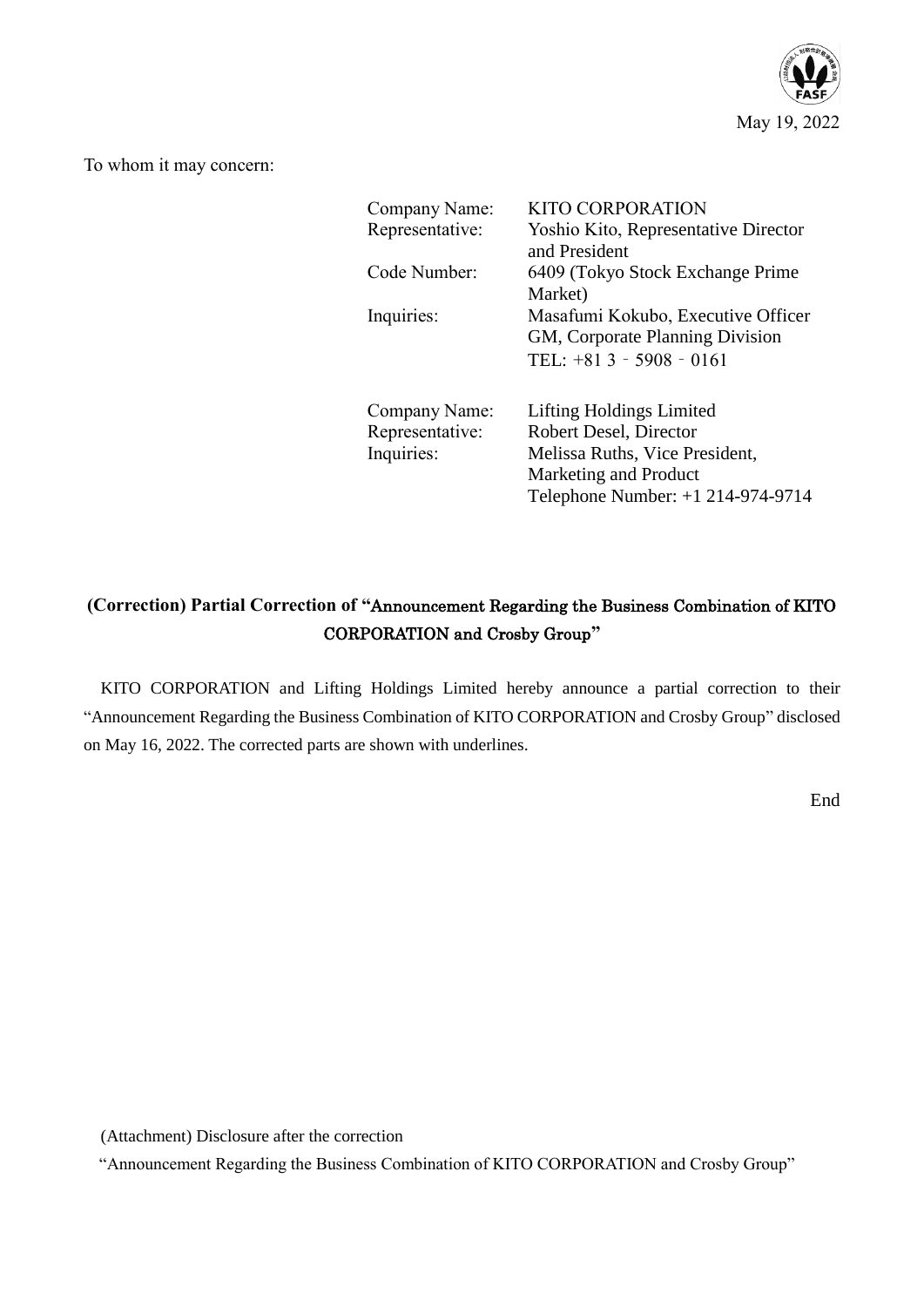

[Translation] May 16, 2022

To whom it may concern:

| Company Name:   | KITO CORPORATION                     |  |
|-----------------|--------------------------------------|--|
| Representative: | Yoshio Kito, Representative Director |  |
|                 | and President                        |  |
| Code Number:    | 6409 (Tokyo Stock Exchange Prime)    |  |
|                 | Market)                              |  |
| Inquiries:      | Masafumi Kokubo, Executive Officer   |  |
|                 | GM, Corporate Planning Division      |  |
|                 | TEL: $+813 - 5908 - 0161$            |  |
| Company Name:   | Lifting Holdings Limited             |  |
| Representative: | Robert Desel, Director               |  |
| Inquiries:      | Melissa Ruths, Vice President,       |  |
|                 | Marketing and Product                |  |
|                 | Telephone Number: +1 214-974-9714    |  |

### **Announcement Regarding the Business Combination of KITO CORPORATION and Crosby Group**

KITO CORPORATION (Representative Director and President: Yoshio Kito; "KITO") and Lifting Holdings Limited (Director: Robert Desel; "HoldCo"), have this day resolved, at respective meetings of their boards of directors, to execute a Business Combination Agreement (the "Business Combination Agreement"), pertaining to the business combination of KITO and Crosby Group (collectively, the "Parties") based on the spirit of equality (the "Business Combination"), among KITO, HoldCo, Crosby US Acquisition Corp., which is a wholly owned subsidiary of HoldCo ("Crosby US"), and Crosby UK Acquisition Ltd., which is a wholly owned subsidiary of HoldCo ("Crosby UK"; HoldCo and its subsidiaries (including Crosby US, Crosby UK, and The Crosby Group LLC ("Crosby") established under the laws of Delaware, USA, all of the issued and outstanding shares in which are indirectly held by HoldCo through multiple wholly-owned subsidiaries of Crosby US), collectively, "Crosby Group"), stipulating the methods of the transactions for achieving the Business Combination and the governance and operation, etc. of the group after the Business Combination, and having done so, make the following announcement.

It is expected that the Business Combination will take place via the following transactions (the "Transactions"). As a result of the Transaction, HoldCo will indirectly hold all shares and equity interests in KITO, Crosby US, and Crosby UK (hereinafter, HoldCo after completion of the Business Combination is referred to as the "Combined Company," and the Combined Company and its subsidiaries (meaning the KITO Group (as of today, comprised of KITO, KITO's 25 consolidated subsidiaries, and one non-consolidated subsidiary that is not an affiliate to which the equity method is applicable, for a total of 27 companies; hereinafter the same) and Crosby Group) is referred to as the "Combined Group"). After the Squeeze-Out Procedures (as defined below) are completed, an absorption-type merger (the "Merger") is scheduled to be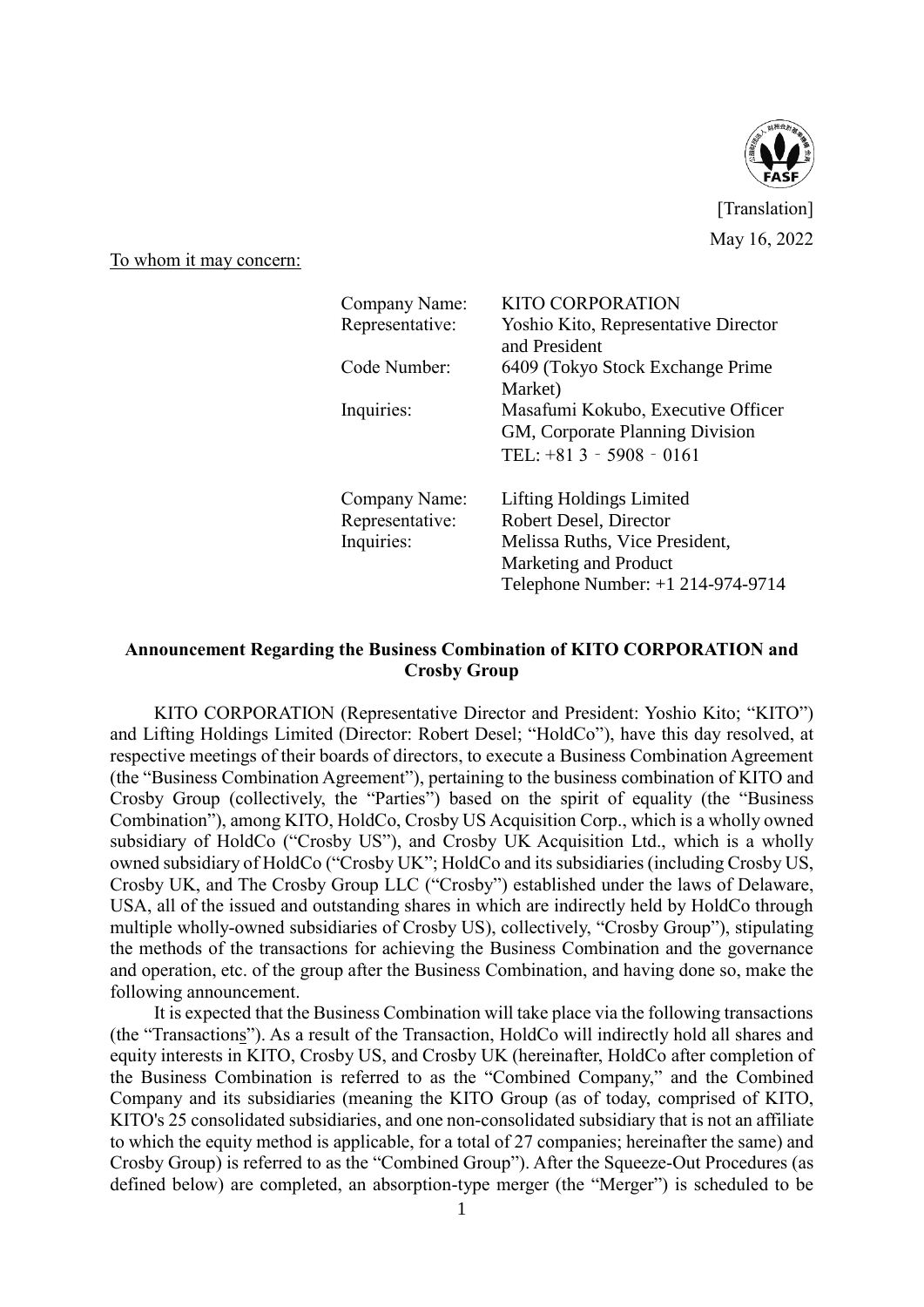implemented between KITO and Lifting Holdings BidCo Inc. (" Tender Offeror"), which is a wholly-owned subsidiary of HoldCo and is the offeror in the Tender Offer (as defined below), with KITO as the surviving company, and after the Merger takes effect, the Combined Company will directly own all shares of KITO.

- (i) Tender Offeror will implement a tender offer for the shares, etc. of KITO with the purpose of taking KITO private (the "Tender Offer").
- (ii) If the Tender Offer has been successfully completed, but not all of the target shares, etc. were acquired in the Tender Offer, then squeeze-out procedures using a demand for the sale of shares, etc., share consolidation, or other methods (the "Squeeze-Out Procedures") will be employed after the conclusion of the Tender Offer in order for Tender Offeror to make KITO its wholly-owned subsidiary, and KITO's shareholders will be delivered consideration in the same amount as the tender offer price in the Tender Offer, and KITO's stock acquisition right holders will be delivered consideration in the same amount as the offer price for stock acquisition rights in the Tender Offer.
- (iii) The trade name of HoldCo will be changed to Kito | Crosby.

Please see the following press releases for details of the Transactions (including the details of KITO's position statement on the Tender Offer).

- "Announcement of Position Statement on the Planned Commencement of the Tender Offer for Shares, etc. of KITO by Lifting Holdings BidCo, Inc. in Connection With the Business Combination of KITO and Crosby Group" announced today by KITO.
- "Announcement Regarding Planned Commencement of the Tender Offer for the Share Certificates, Etc. of KITO CORPORATION (Securities Code: 6409)" announced today by Tender Offeror.
- 1. Purpose and Intentions of the Business Combination
- (1) Background and History

KITO and Crosby have historically faced similar trading conditions including a COVID-19 led market disruption, and longer-term demand volatility. More recently, in the current supply chain environment, in which COVID-19 has led to a slump in capital investment in infrastructure, industrial enterprises, and the like, while there are cost increases due to the impact of inflation on labor costs, raw material pricing, transportation costs, and the like, they have faced and understand the importance of navigating similar challenges, including shortages of raw material such as steel, and inflation leading to increased raw material costs, repair componentry costs, and freight and packaging costs. The Parties believe that the combination of the Parties would provide more stable operational resources and flexibility to help manage these dynamic headwinds in the form of capital to invest in the business after the Business Combination, sharing practices from each of the companies of Crosby Group and KITO Group to ensure even better safety practices, and product innovation and sharing of ideas by employees, positioning the combined company to be better equipped to serve customers, employees, and communities in the face of supply chain challenges and inflationary pressures. As a result, the Parties believe that the Combined Group would be able to maintain better quality created from sharing manufacturing practices, and achieve better customer service from sharing talent and greater combined experience with servicing customers than the Parties could achieve on their own. Additionally, the Parties believe that the Combined Group would likely be able to utilize their complementary capabilities in new product development to create innovations for new and existing customers of the Parties. Specifically, KITO Group has expertise in crane applications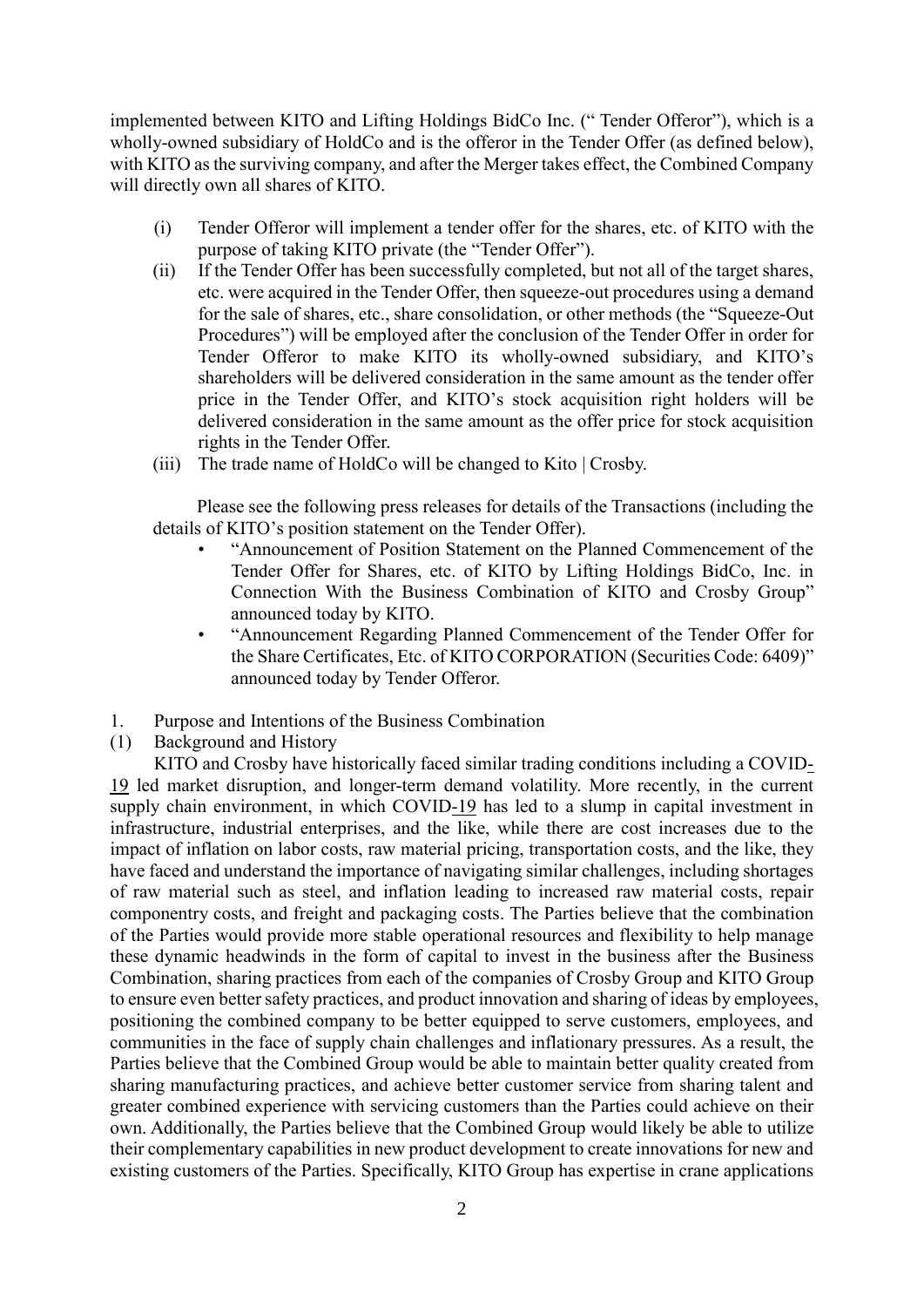and Crosby Group has expertise in rigging hardware applications (meaning hardware attached to products for use in ensuring safety and in lifting and hoisting), which are complementary product areas within the lifting and securement hardware industry. Moreover, the Parties believe that the Combined Group can also use their complementary geographic presences such as Crosby Group being headquartered in the U.S. and KITO Group being headquartered in Japan, giving the Combined Group better presence globally to service customers across the globe to add further value to employees, customers, suppliers and communities, and to promote sales of the products across a broader geographic landscape to better serve customers.

With this background, Crosby and KITO's senior management teams initiated a dialog in early June 2021 for the purpose of seeking possibilities of M&A or other business alliances. These conversations involved provisional strategic discussion on the respective businesses and on the structure of the alliance, including strategic alliance, minority investments, joint venture and business combination, which allowed the Parties to further hone their appreciation for each other's business and how a business combination of the Parties would maximize corporate value of both companies and benefit customers and suppliers by expanding high quality product offerings, increasing service levels for distributors, and realizing procurement and manufacturing efficiencies. Based on these preliminary strategic discussions, KITO and Crosby decided to begin negotiation for a potential combination. Thereafter, through a series of touchpoints and check-ins between the management of KITO and Crosby over the subsequent months (early June 2021 to mid-February 2022), the Parties gained a strong conviction on the strategic merits of a business combination between the Parties upon understanding and appreciating each other's respective management philosophy, corporate culture, business operation focusing on the quality and safety of its products and deepening discussions regarding the viability of synergy creation opportunities, and came to believe that it would be possible to unlock significant value for all stakeholders in both companies, in a way that is materially different from alternative partners which Crosby considered and examined as potential partners or standalone options by expanding high quality product offerings, increasing service levels for distributors, and realizing procurement and manufacturing efficiencies through the combination of the management of Crosby Group and KITO. KITO and Crosby examined transaction schemes to achieve the Business Combination with input from advisors. During the examination, the conclusion was reached that a tender offer followed by the squeeze-out would be the most appropriate measure for the Transactions, considering that (i) the Tender Offeror can make KITO its wholly-owned company and conduct the Business Combination between the Parties, (ii) the structure and procedure of the transaction are simple compared to conducting a corporate reorganization under the Companies Act of Japan or other transactions, given that Crosby US, Crosby UK, and HoldCo are foreign entities and have no existing capital relationship with KITO, (iii) the transaction could offer the shareholders of KITO an opportunity to sell their shares with premium if the transaction terms are appropriate, and (iv) it is a common method of taking a Japanese listed company private. Ultimately, Crosby submitted a non-binding letter of intent to KITO on February 14, 2022 proposing a business combination of the Parties through a Tender Offer for KITO shares, etc. followed by a squeeze out (the "Letter of Intent"). The timing of the submission of the Letter of Intent to KITO was motivated by the current macroeconomic environment such as material shortages and inflationary pressures described above, which Crosby believed to be well-suited to bring together the Parties because the Combined Group will have access to more resources to solve these challenges. Specifically, the Parties believe the increased focus on infrastructure spending and safety – as demonstrated by the passing in the U.S. of the \$550 billion Infrastructure Investment and Jobs Act signed on November 15, 2021 – highlights the need for the Combined Group to invest in innovation, quality, and customer service for the Parties' product categories. As described previously, the Parties believe the combined businesses will be better able to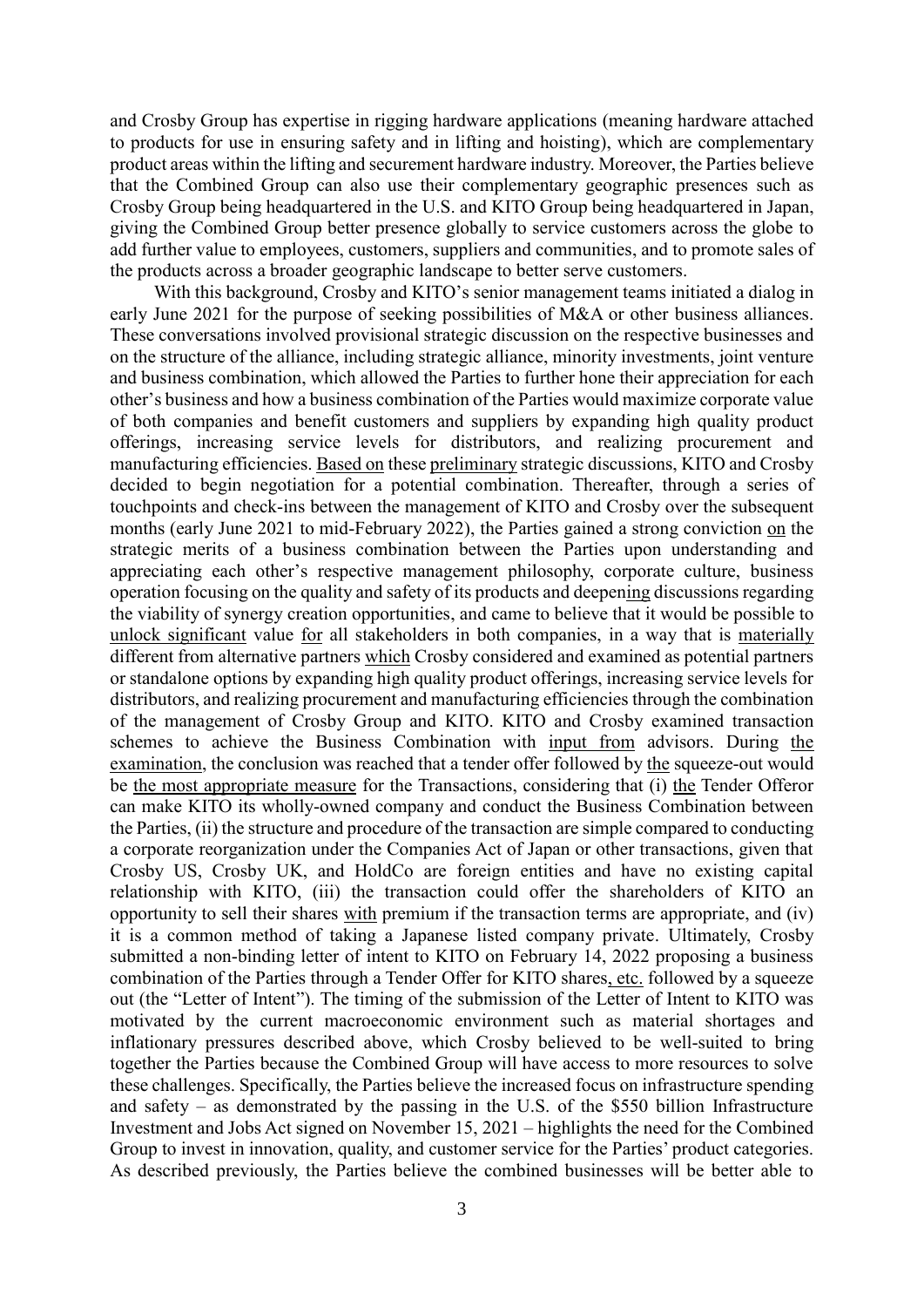support customers in the global infrastructure, wind energy, and entertainment industries through enhanced investment in new products, a more responsive supply chain and product delivery mechanism, and broader access to end-user training. These initiatives would be lesser served by the Parties separately because the individual entities would have fewer resources, in the form of capital for investment, people engaged in research and development, and ideas for improving safety, and thus would not be able to expand the product portfolio and develop a stronger supply chain. This is particularly important given the difficult supply chain environment businesses are currently facing, making the benefits of a combination compelling at this time.

KITO responded to the Letter of Intent on February 25, 2022, allowing Crosby to initiate due diligence. Also, in this response, it was stated that the board of directors of KITO discussed the Letter of Intent, including the strategic merit presented by Crosby, and approved establishing a special committee to evaluate the proposal. Thereupon, Crosby and KITO conducted due diligence mutually from around early March 2022, which further affirmed the potential for value creation of the combined entity. Through such diligence and various analysis and discussions, KITO and Crosby reconfirmed their belief that the Business Combination would unlock significant value for all stakeholders in a way that is materially different from alternative partners that Crosby considered and examined as potential partners or standalone options, by expanding high quality product offerings, increasing service levels for distributors, and realizing procurement and manufacturing efficiencies.

Thereafter, as a result of repeated discussions and negotiations regarding whether to implement the Transactions and their terms and conditions, including the details of the transaction structure, and the management and operational plans after the Business Combination that were conducted between Crosby, KITO, and the special committee established by KITO to examine and determine whether to proceed with the Transactions and the appropriateness of their transaction terms and conditions and the fairness of procedures, both companies executed the Business Combination Agreement on this date after reaching a final agreement to carry out the Business Combination by the method set forth below in section  $3(1)$ .

#### (2) Basic Policy for the Business Combination

After completion of the Transactions, the Combined Group will be operated with the purpose of achieving a smooth integration and maximizing the corporate value of the Combined Group in a spirit of cooperation, valuing the brands, employees, customers, suppliers, communities, and plant facilities of the Parties as "One Company, One Team and One Mission" on an equal footing, and balance certain levels of autonomy of the businesses of KITO and Crosby Group with the harmony and consistency of Kito | Crosby as a whole as well as utilizing the solid business foundation that KITO has built to date. The combined Group will also implement measures to enhance KITO's corporate value with a view to further grow and globalize KITO by deploying and utilizing management resources, global industry knowledge, and a global network that Crosby can provide, as well as utilizing the solid business foundation that KITO has built to date.

Under the Business Combination Agreement, HoldCo, Crosby US, Crosby UK, and KITO have also agreed on the governance and operation of the Combined Company. Please refer to the section below titled "(2) Governance and Operation, etc. of the Combined Group" under "4. Status of the Combined Company" for the details of the Business Combination Agreement.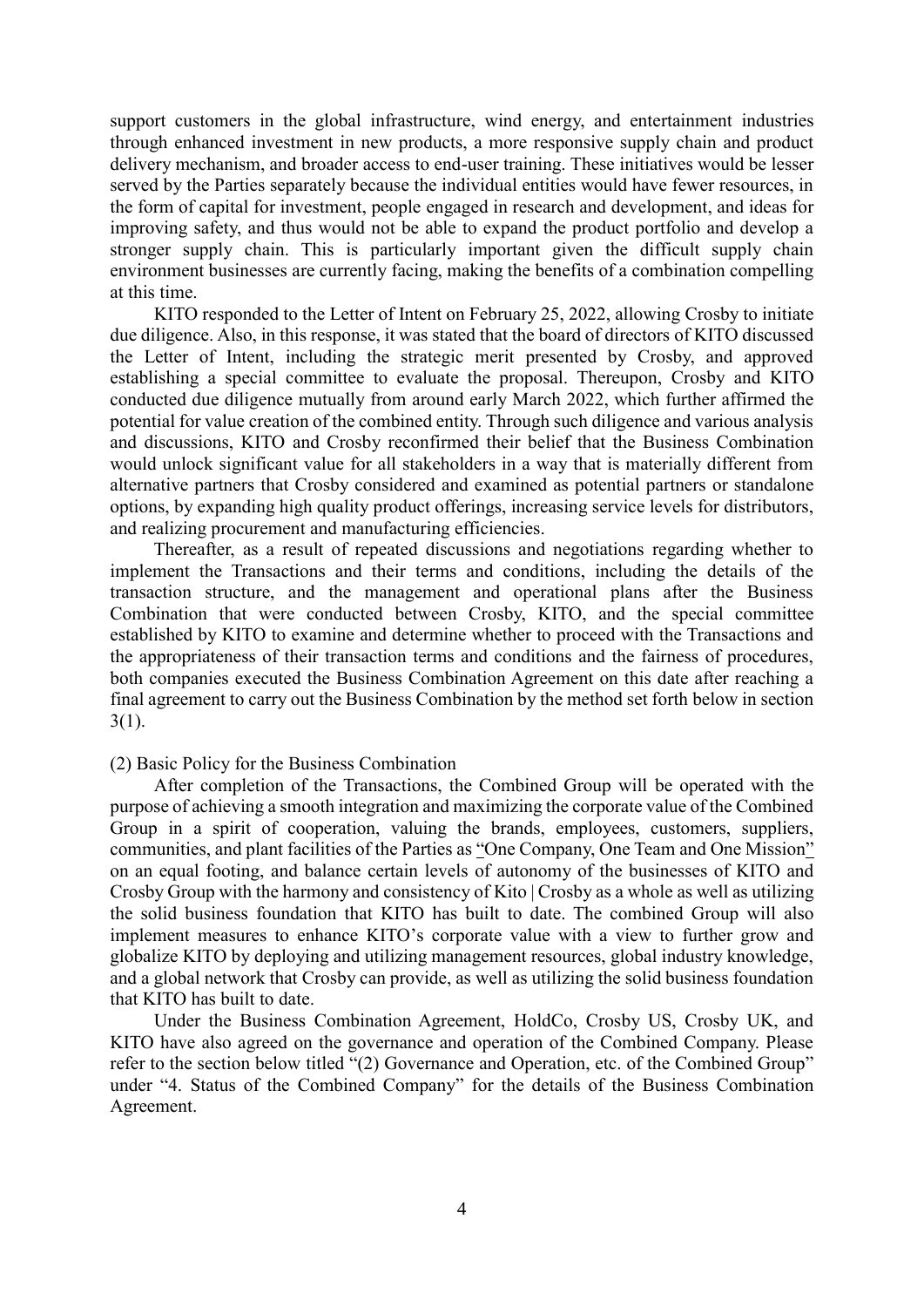#### 2. Operational Policy and Combination Effects of the Combined Group

After completion of the Transactions, to achieve a smooth integration and maximize the corporate value of the Combined Group, while striving for a balance with the respective autonomy of Crosby Group and KITO, the operation policy of the Combined Group will be to operate the Combined Group in a spirit of collaboration, with their respective brands, employees, customers, suppliers, communities, and facilities, etc. being valued equally as "One Company, One Team and One Mission".

The Parties believe that the Business Combination would result in strong value delivered to both companies' end-users, employees, channel partners, suppliers, and shareholders. The Parties are convinced that the Parties, through the Business Combination, will be best positioned to deliver increased value across a wide range of areas and generate synergies, including the matters stated below.

- Higher investment in areas such as product development, market research, and expertise in core areas such as metallurgy, additive manufacturing, and technology to drive continued leadership in innovation and safety. Superior product innovation will be driven by the ability to enhance investment in engineering and product design, yielding benefits across a larger portfolio of products to best serve the joint end-user base of the Parties. In addition, the Parties can bring complementary engineering and product capabilities to this combination; specifically, KITO Group's core capability being in mechanical and electro-mechanical disciplines while Crosby Group brings its capabilities in metallurgy and metal forming technologies and products, together these areas of competencies will enable new and innovative products that blend both disciplines. The Parties, by each contributing mutually to the profitability can enable efficient investments in product development and market research, which can be shared across the Parties.
- Continued advancements in the safety culture shared by the Parties by implementation of a global safety council, leveraging best practices and increased financial resources for greater investment in safety initiatives. The Parties both have a safety mindset, which is evidenced by the fact that both companies received the Associated Wire Rope Fabricators (AWRF) Safety Award in North America in 2020 and will share such mindset in the combined business. While each company group has some unique core manufacturing processes (e.g., forging for Crosby Group, machining and robotics for KITO Group), their somewhat different sets of safety practices can be shared across the combined business to create a single set of best practices, which will ultimately drive increased worker safety.
- Increase in opportunities for all employees through expanded and diverse career and development paths which would be achieved through more diverse international rotational assignments, as well as the overall increased size and scope of activities that allow for new opportunities within local regions. Broader and more diversified career paths in the Combined Group will enable attraction and retention of the best available talent in the market driving innovation and productivity. The Parties both equally bring a focus on the treatment of team members to the Business Combination. The increased size and scope of the combined business allows for team members from both businesses to have an opportunity for larger roles in the combined business. We believe that mutual contributions to profitability by the Parties will enable efficient investments in training, development of rotational programs or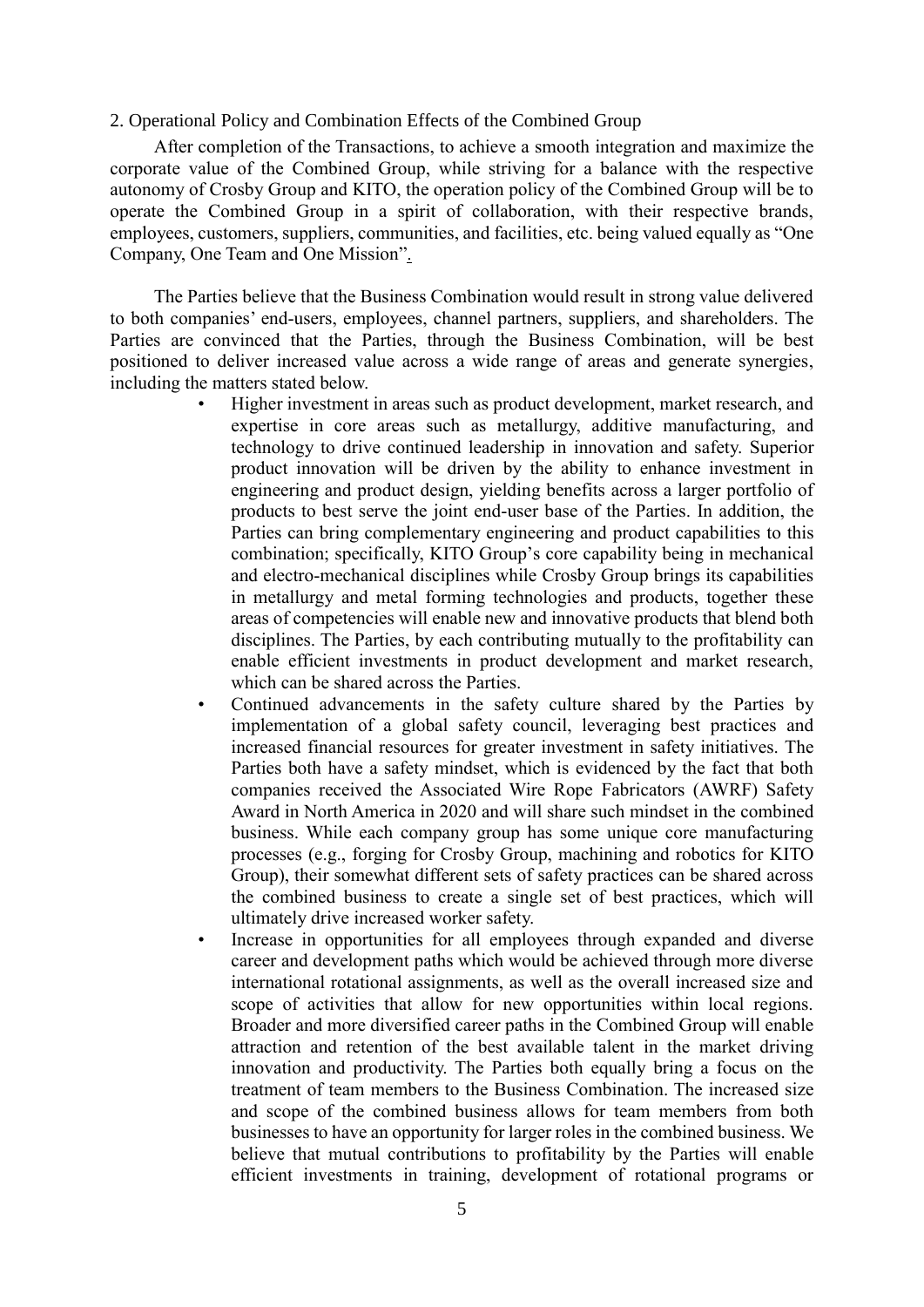temporary overseas assignments.

- Improved ability to invest in and deliver on ESG (Environment, Social, and Governance) metrics such as environmental stewardship, a diverse and engaged workforce, and a strong focus on governance and corporate social responsibility. Examples of Crosby Group's environmental stewardship include installation of LED lighting at manufacturing facilities, inclusion of EVs in the corporate leasing program, and EV charging stations at select locations. Crosby is in the process of creating an environmental CAPEX subcommittee to prioritize further investments in ESG, irrespective of short-term financial returns. Crosby Group has also focused its M&A strategy on the renewable energy market, such as the 2021 acquisition of Airpes Sistemas Integrales de Manutencion Y Pesaje S.L., established in Spain and a leader in lifting tools used during the erection of wind turbines, and that for every transaction completed, a comprehensive environmental audit is conducted by third parties. The Parties value ESG initiatives, as further evidenced by Crosby's provision of the UpLift Women's network, which is an internal organization to connect the female officers and employees of Crosby through regular meetings and speaker series that provide leadership and developmental training; investment in the community through partnerships with Children of Fallen Patriots, a foundation in the United States that provides college scholarships and educational counseling to military children who have lost a parent in the line of duty, investments in local society through Bridges to Prosperity, a nonprofit organization in the United States that works to eliminate rural isolation through the building of bridges, and investments in improving the work environment and worker welfare, and by KITO's "A" rating for ESG Management by Mitsubishi UFJ Research and Consulting, supported by the Japan Credit Agency, introduction of effective zero  $CO<sub>2</sub>$  energy at KITO's manufacturing facilities (announced March 31, 2022), provision of products for wind power generators, and disabled employee ratio of close to 7%, well above and beyond the statutory rate of 2.2%. The Parties bring complementary areas of focus for investing in the communities in which they operate. KITO Group's higher level of focus and experience in areas such as environmental issues and employment of disabled persons is complementary with Crosby Group's historical focus on higher education and hands on building and construction for underprivileged communities. Through cooperation by the Parties, there is the potential to enhance our communities in a broader array of areas than either company could on its own.
- Expansion of high quality products and solutions to efficiently allow end-users and channel partners to procure from a trusted provider. The Parties believe that end-users will experience higher levels of efficiency and safety in their organizations through better technical, application, and training support from the Combined Group, as well as through increased product innovation.
- Increase in commitment to the local communities in which KITO Group and Crosby Group operate by expanding opportunities for community service, engagement, and support of causes important to local populations. The Parties independently have volunteering and community outreach programs that can be expanded through the Business Combination due to increased availability of resources. Crosby Group's community involvement includes a partnership with Bridges to Prosperity, an organization that works to eliminate rural isolation through the building of pedestrian bridges. Crosby Group donates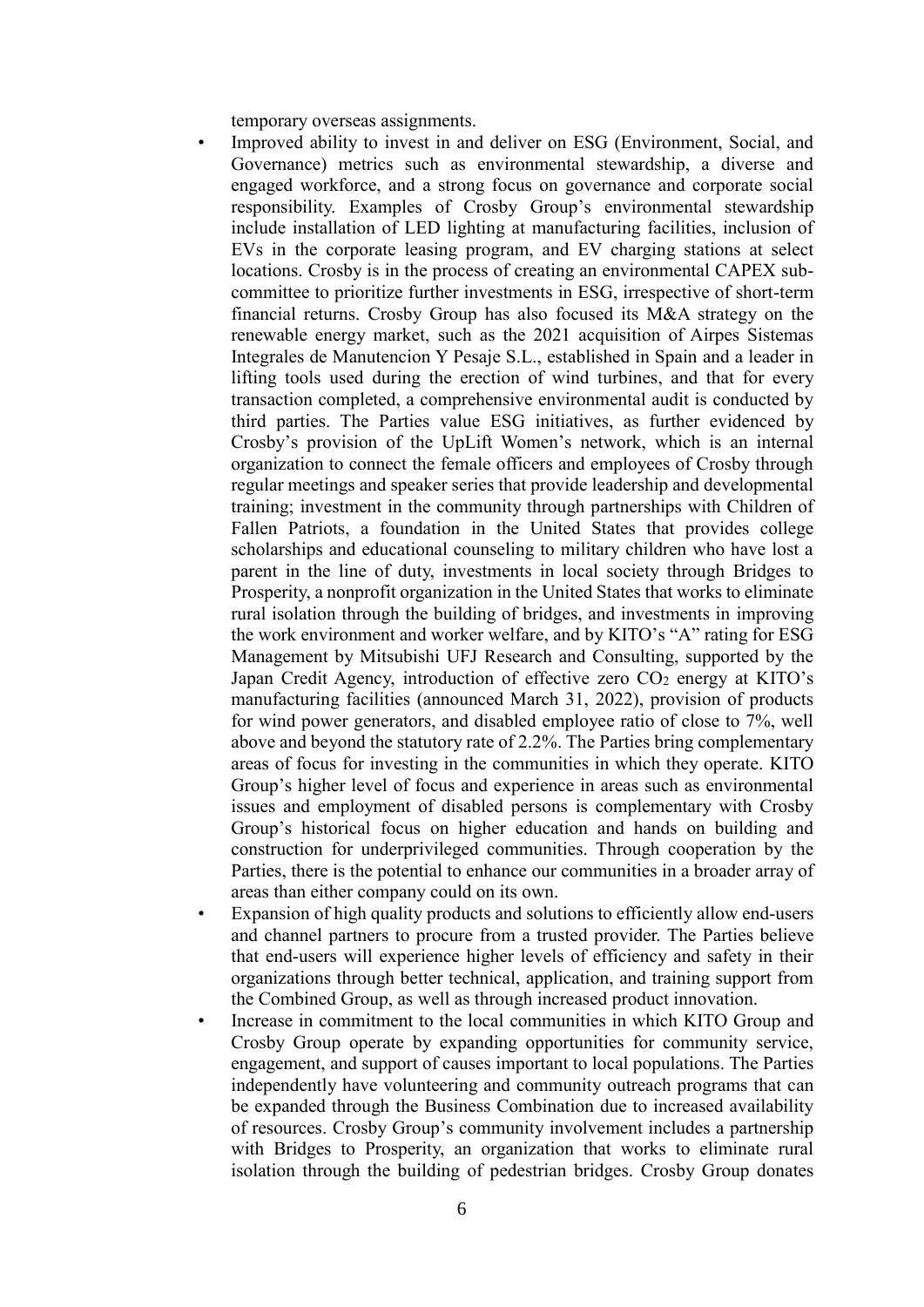products and provides training and expertise required for the construction of pedestrian bridges throughout Eastern Africa, and sends team members to Uganda to assist in the construction of pedestrian bridges.

- 3. Summary of the Business Combination
	- (1) Method of the Business Combination

In the Business Combination Agreement, KITO, HoldCo, Crosby US, and Crosby UK have agreed generally as follows with regard to the methods of the Business Combination.

(i) Tender Offeror will implement the Tender Offer for the shares, etc. of KITO with the purpose of privatizing KITO.

(ii) If the Tender Offer has been successfully completed, but not all of the target shares, etc. were acquired in the Tender Offer, then the Tender Offeror will carry out the Squeeze-Out Procedures after conclusion of the Tender Offer in order to make KITO a wholly-owned subsidiary, and KITO's shareholders will be delivered consideration in the same amount as the tender offer price in the Tender Offer, and KITO's stock acquisition right holders will be delivered consideration in the same amount as the offer price for stock acquisition rights in the Tender Offer.

(iii) The trade name of HoldCo will be changed to Kito | Crosby.

The Business Combination will be carried out conditional upon completion of acquisition of the necessary clearances and permissions under the competition laws and other laws and regulations of each country, and satisfaction or waiver of the conditions precedent set forth in the Business Combination Agreement.

The Transaction is approximately as follows if expressed as a diagram.

<Structural Diagram of the Transaction> (See Note) I. Prior to Execution of Tender Offer (Current State)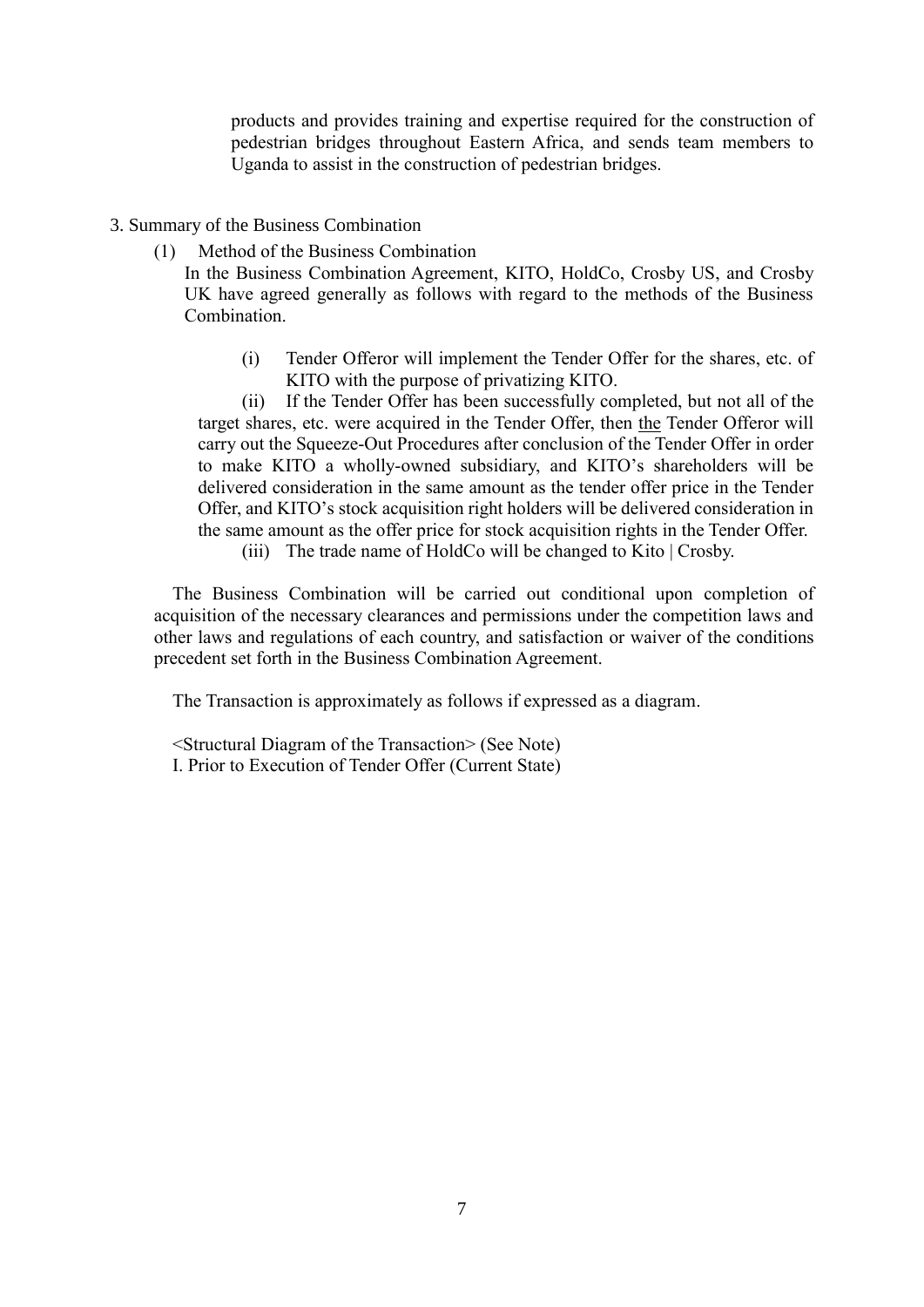

II. After Execution of Tender Offer and Squeeze-Out Procedures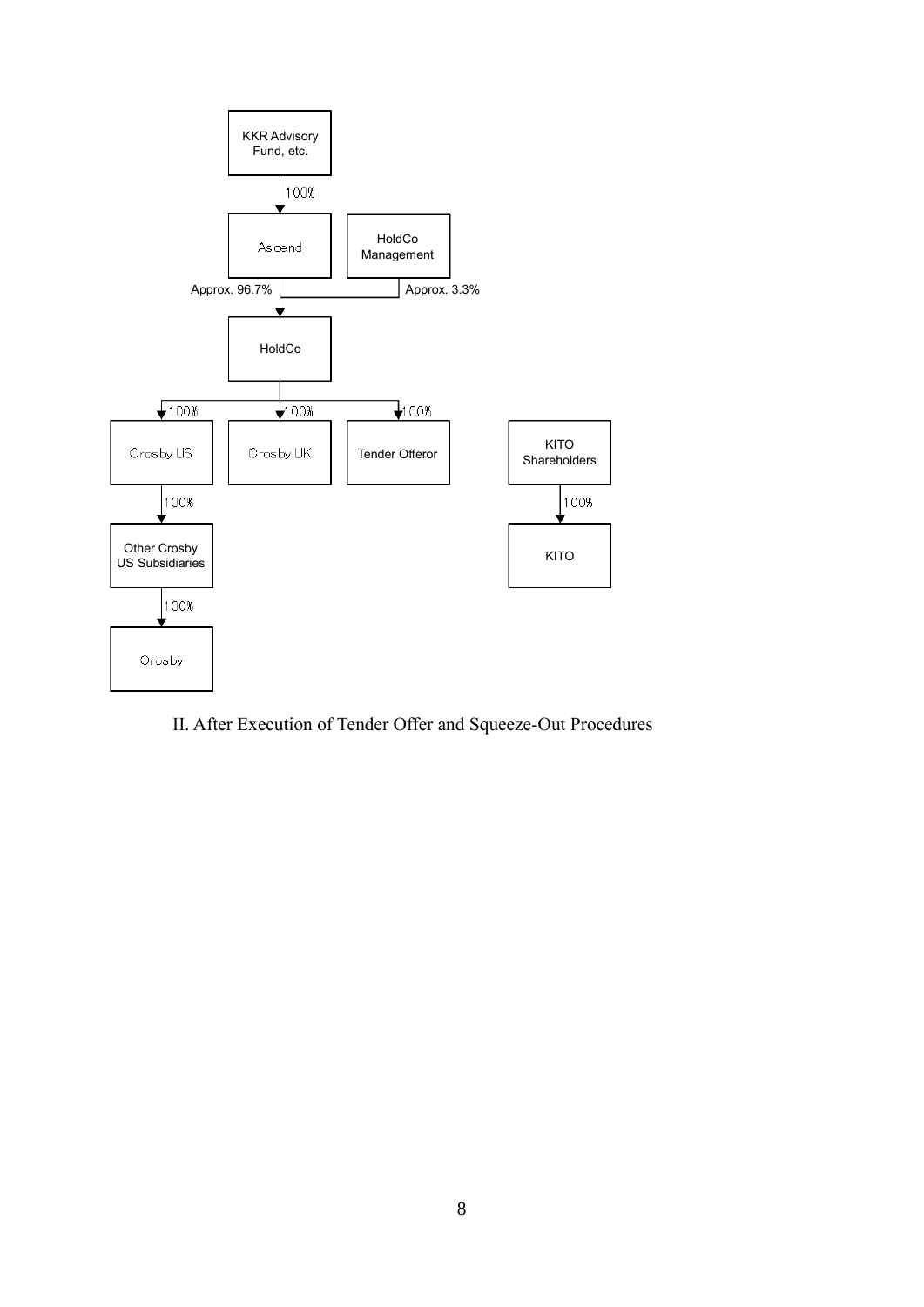

(Note) Numbers in diagram show direct or indirect ownership percentages.

| $(2)$ deneagle of the Dashless Compilation (                              |                   |  |  |
|---------------------------------------------------------------------------|-------------------|--|--|
| Business Combination Agreement execution date                             | May 16, 2022      |  |  |
| Commencement of the Tender Offer (planned)                                | Late October 2022 |  |  |
| Implementation of the Squeeze-Out Procedures   January 2023 to March 2023 |                   |  |  |
| (planned)                                                                 |                   |  |  |

## (2) Schedule of the Business Combination

## 4. Status of the Combined Company

|     | (1) Outline (planned)            |                                            |
|-----|----------------------------------|--------------------------------------------|
|     | Name                             | Kito $ {\rm Crosby}$                       |
| (2) | Location                         | Japan: 2000, Tsuijiarai, Showa-cho,        |
|     |                                  | Nakakoma-gun, Yamanashi 409-3853,<br>Japan |
|     |                                  | US: 2600 N. Central Expressway, Suite      |
|     |                                  | 100 Richardson, Texas                      |
| (3) | Title and name of representative | Robert Desel, Director                     |
| (4) | Business details                 | Managing subsidiaries and any business     |
|     |                                  | incidental or related thereto              |
|     | Capital                          | Undecided                                  |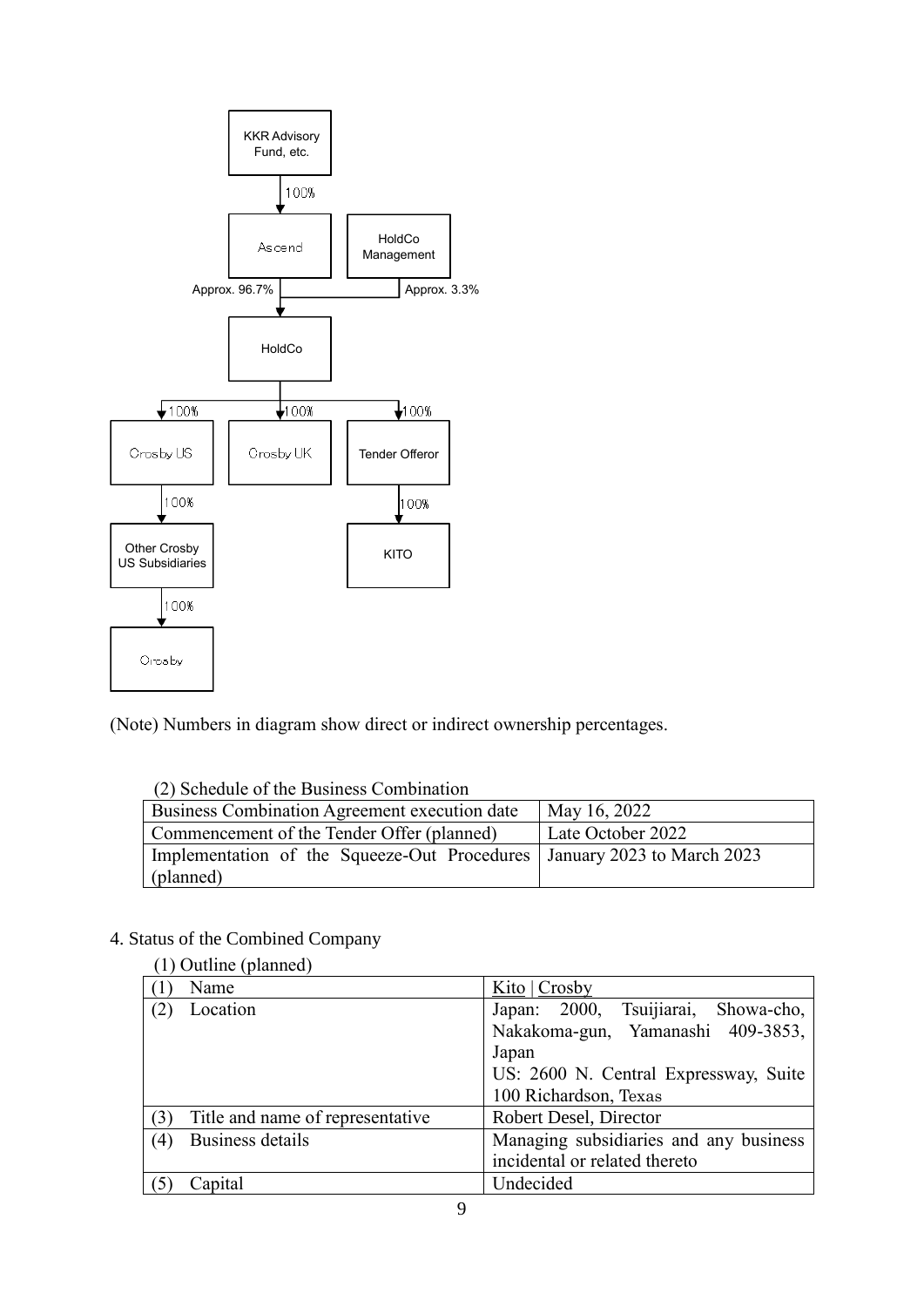| (6) | Accounting period | Jan 1- Dec 31 |
|-----|-------------------|---------------|
| (7) | Net assets        | Undecided     |
|     | Total assets      | Undecided     |

(2) Governance and Operation, etc. of the Combined Group

Under the Business Combination Agreement, KITO has agreed that, until the expiration of the tender offer period, it will maintain the opinion in support of the Tender Offer and a recommendation that its shareholders and holders of stock acquisition rights tender their shares and stock acquisition rights, respectively, in response to the Tender Offer (the "Opinion to Support and Recommend to Tender in the Tender Offer") and will not adopt any resolution of its board of directors to withdraw or modify the Opinion to Support and Recommend to Tender in the Tender Offer, on condition that the special committee has submitted to the board of directors of KITO an opinion that it is appropriate for the board of directors to issue the Opinion to Support and Recommend to Tender in the Tender Offer and that such opinion has not been withdrawn or modified.

In addition, under the Business Combination Agreement, KITO and its subsidiaries shall not, directly or indirectly, actively solicit a third party relating to any proposal for acquisition of shares, businesses, or assets of KITO or its subsidiaries through a purchase, merger, demerger, business combination, tender offer, or any other method or any other transaction that could reasonably be expected to compete or conflict with or otherwise impede or delay the implementation of the Transactions ("Competing Transaction"). If KITO receives any proposal regarding a Competing Transaction or any indication thereto, KITO shall immediately notify HoldCo, Crosby US, and Crosby UK of the details of such proposal or indication, provide other material information regarding such Competing Transaction, and discuss in good faith with HoldCo, Crosby US, and Crosby UK the response to the Competing Transaction to the extent allowed under applicable laws and regulations, etc.

KITO may withdraw or modify the Opinion to Support and Recommend to Tender in the Tender Offer if a third party other than Tender Offeror publicly announces or commences a counter tender offer for all shares of KITO or makes any bona fide purchase proposal pertaining to a Competing Transaction, and in each case the board of directors of KITO reasonably determines in good faith after taking into account all relevant factors (including any financing conditions, regulatory approvals, timing, consent or other conditions, as well as deal certainty, potential synergies, and other elements that may be realized through the Business Combination to enhance the corporate value of KITO) and advice from its outside legal advisor, that the failure to take such actions would reasonably be expected to constitute a breach of KITO directors' duty of care. However, it is a condition that KITO shall, at least three Business Days before a withdrawal or modification of the Opinion to Support and Recommend to Tender in the Tender Offer or entering into a definitive agreement regarding the Competing Transaction, send to HoldCo, Crosby US, and Crosby UK a written notice of intent to take such action(s) together with a summary of the material terms and conditions of the Competing Transaction and the counterparty making the proposal of the Competing Transaction, to provide HoldCo, Crosby US, and Crosby UK with an opportunity to update the Tender Offer, and engage in good faith discussion with HoldCo, Crosby US, and Crosby UK until the earlier of (i) three Business Days after such notice or (ii) five business days prior to the final date of the tender offer period. If KITO withdraws or modifies the Opinion to Support and Recommend to Tender in the Tender Offer due to a withdrawal or modification of the special committee's opinion that it is appropriate for the board of directors of KITO to issue the Opinion to Support and Recommend to Tender in the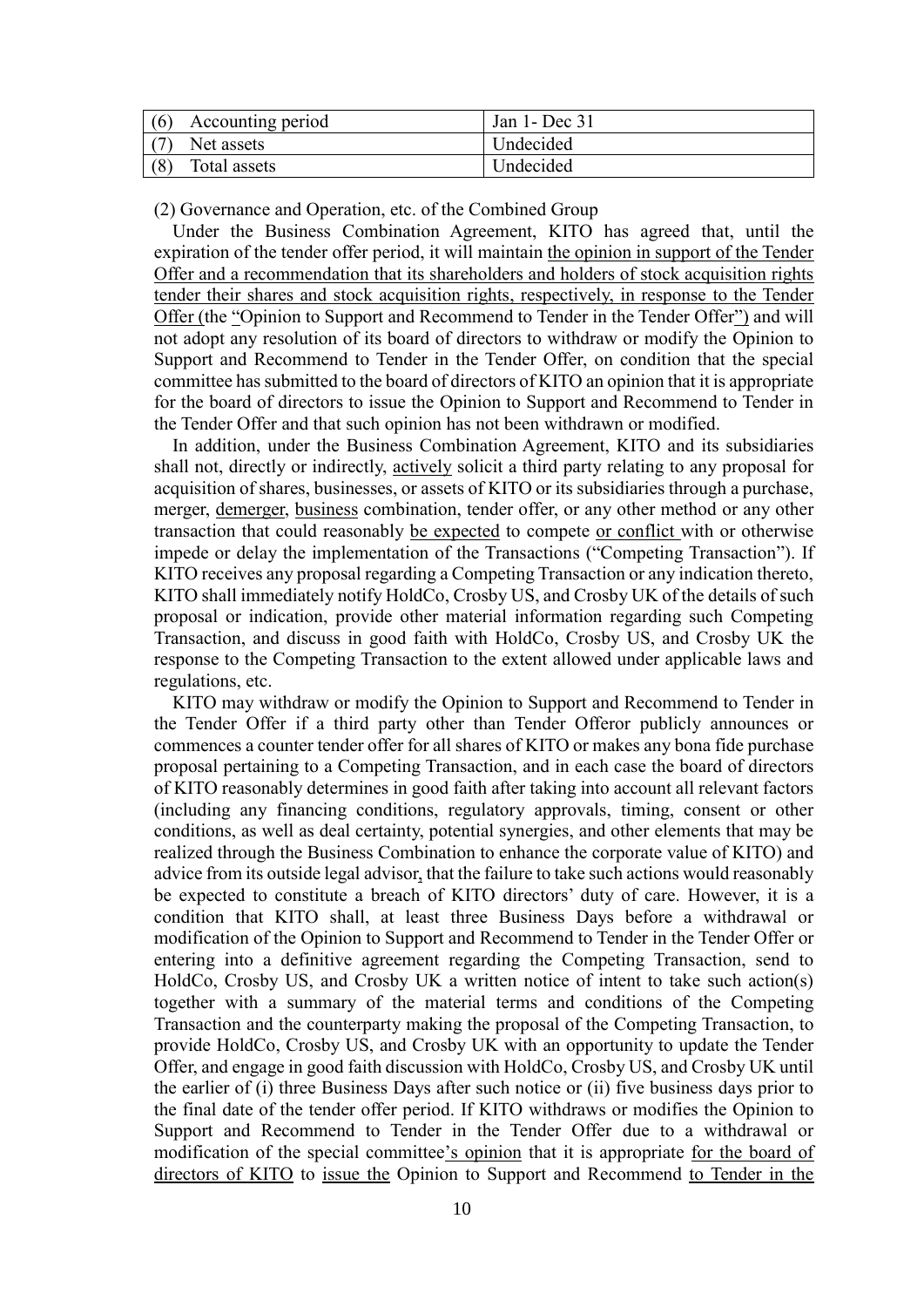Tender Offer, or in accordance with the agreement to withdraw or modify the Opinion to Support and Recommend to Tender in the Tender Offer as provided above, and HoldCo, Crosby US, Crosby UK, or KITO terminates the Business Combination Agreement, HoldCo will be able to receive JPY 1,000,000,000 from KITO.

Furthermore, the Business Combination Agreement provides, among other matters, (i) the matters relating to the terms and conditions of the Tender Offer, (ii) the conditions precedent to the commencement of the Tender Offer, (iii) HoldCo's, Crosby US's, and Crosby UK's obligation to make efforts to obtain the necessary approvals and KITO's obligation to cooperate therewith, (iv) the matters relating to the implementation of the squeeze out and the Merger, (v) KITO Group's obligation to operate their business in the ordinary course of business consistent with past practice until the completion of the Business Combination, (vi) the obligation to provide information of Holdco, Crosby US, Crosby UK, and KITO, (vii) the obligation of KITO to cooperate with financing, (viii) KITO's obligation to make efforts to obtain consents from the other party to any material contracts that require such consent, (ix) Holdco's, Crosby US's, Crosby UK's, and their affiliates' standstill obligations to KITO Shares, (x) the obligation relating to the prohibition of dividends other than dividends with a record date of March 31, 2022 by KITO, (xi) KITO's obligation to make efforts to take any necessary procedures relating to the labor unions of the KITO Group, (xii) KITO's obligation to cooperate in encouraging the stock acquisition rights held by the stock acquisition right holders and shares held by the employee ownership shareholding association and the business partner shareholding association of KITO to be tendered in the Tender Offer, (xiii) representations and warranties by HoldCo, Crosby US, Crosby UK, and KITO (Note), (xiv) confidentiality obligation, and (xv) the provision pertaining to termination by the Holdco, Crosby US, Crosby UK, or KITO in the event that KITO withdraws or modifies the Opinion to Support and Recommend to Tender in the Tender Offer, in the event of a breach of representations and warranties or obligations, in the event that a petition for commencement of insolvency proceedings is filed against the other party, or in the event that the Tender Offer is not commenced by March 31, 2023 (the "Tender Offer Commencement Deadline"). The Business Combination Agreement also provides that if the necessary approvals under competition laws to complete the Business Combination have not been obtained by the Tender Offer Commencement Deadline, and the Business Combination Agreement is terminated despite other conditions precedent to commence the Tender Offer being satisfied or waived, KITO can receive JPY 1,000,000,000 from HoldCo unless KITO has breached its obligation to cooperate in obtaining necessary clearances or the termination is attributable to KITO.

In addition to the change of the company name of HoldCo into Kito | Crosby after the completion of the Squeeze-Out Procedures, in summary the following matters relating to the governance and operation of the Combined Company have also been agreed.

(i) Management Principles

To ensure a smooth integration and to maximize the corporate value of the Combined Group, the management of the Combined Group shall be carried out in a spirit of collaboration, with the brands, employees, customers, suppliers, communities, and facilities of Crosby Group and the KITO Group being valued equally as "One Company, One Team and One Mission", which balances a degree of autonomy of the businesses of the KITO and Crosby Group with the coordinated and cohesive management of Kito | Crosby as a whole.

During the first 18 months after completion of the Business Combination (the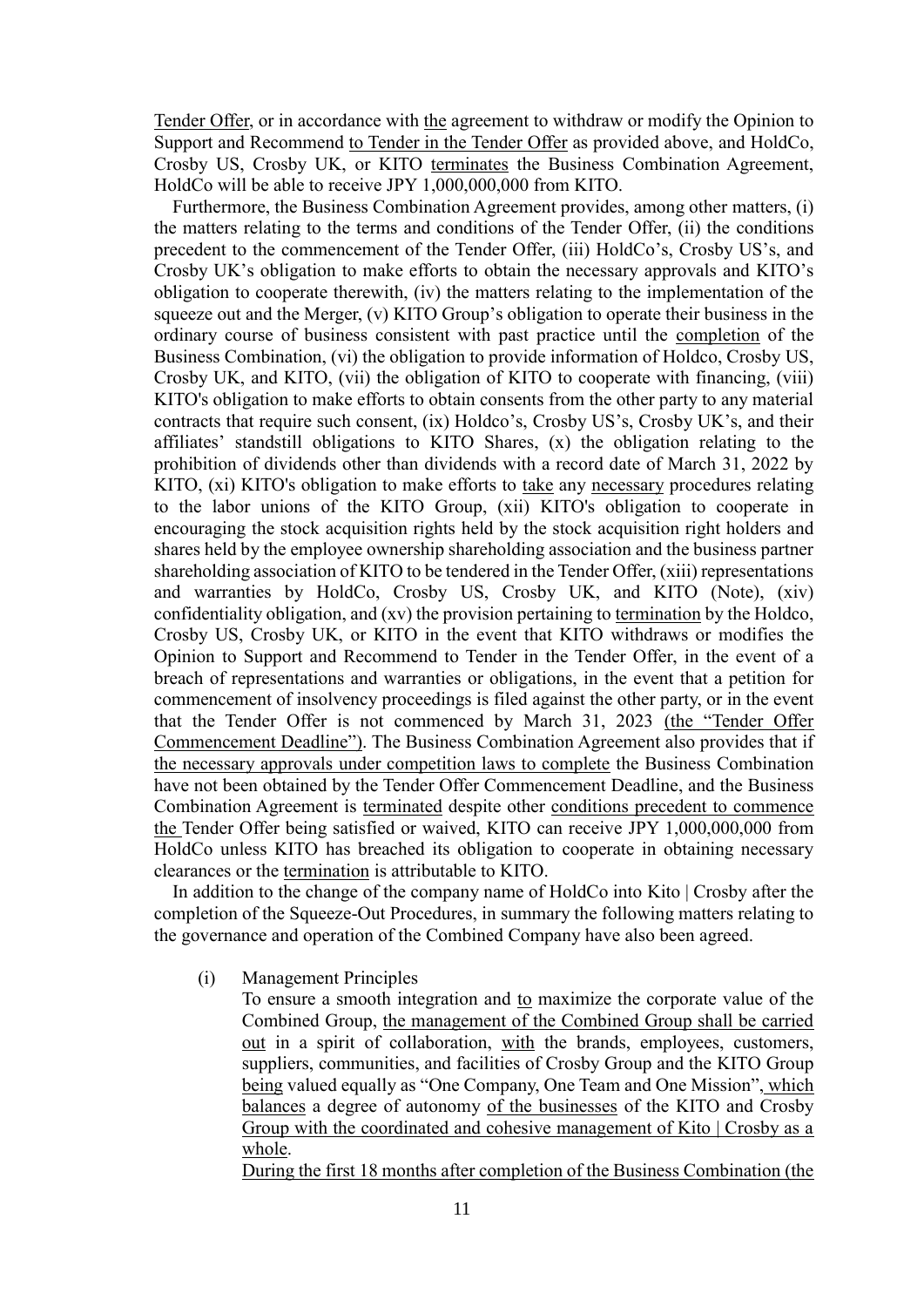"Initial Combination Period"), an ELT (as defined below) and the Combined Company's board will discuss and consider the most appropriate operating structure to ensure a smooth integration and to maximize the corporate value of the Combined Group.

- (ii) Company name and Headquarters of the Combined Company The Combined Company's trade name shall be Kito | Crosby and its headquarters shall be co-located in the United States and Japan.
- (iii) Directors

The Combined Company's board would be initially a total of nine (9) directors, and three (3) directors shall be nominated by KITO, one (1) director shall be the Group CEO of the Combined Company, and five (5) directors shall be nominated by the shareholders of the Combined Company. The CEO of the Combined Company will be elected by the board of directors of the Combined Company. The chairperson of the board of directors of the Combined Company shall be appointed from among the directors nominated by KITO.

During the Initial Combination Period, the Chief Operating Officer will be elected from among the directors of the Combined Company nominated by KITO.

(iv) Executive Leadership Team

The Combined Group will form an Executive Leadership Team (the "ELT"). The ELT will take primary responsibility on matters regarding the business and operation of the Combined Group and the Combined Group CEO will execute his or her duties in accordance with guidance/instructions from the ELT and the board of directors of the Combined Company. During the Initial Combination Period, the ELT shall consist of the incumbent CEO and COO of KITO, one other person nominated by KITO, the incumbent CEO and CFO of Crosby Group, and one other person nominated by Crosby Group, and the current CEOs of KITO and Crosby Group will serve as co-heads.

The duties of the ELT will include the following matters regarding the business and operation of the Combined Group:

- (1) organizational design, talent development and material compensation changes;
- (2) value creation plan, strategy and execution;
- (3) integration, prioritization and resourcing;
- (4) commercial and operational escalation;
- (5) capital budgeting and approval, subject to approval by the board of directors of the Combined Company;
- (6) consolidated Annual Operating Plan development and achievement including relevant incentive compensation plans;
- (7) bolt-on M&A sourcing & execution; and
- (8) other material matters relating to the common strategy and leadership regarding the Combined Group.
- (v) Divisional Leadership Team

For no less than the first six months after completion of the Business Combination and no longer than the earlier of (a) the end of the Initial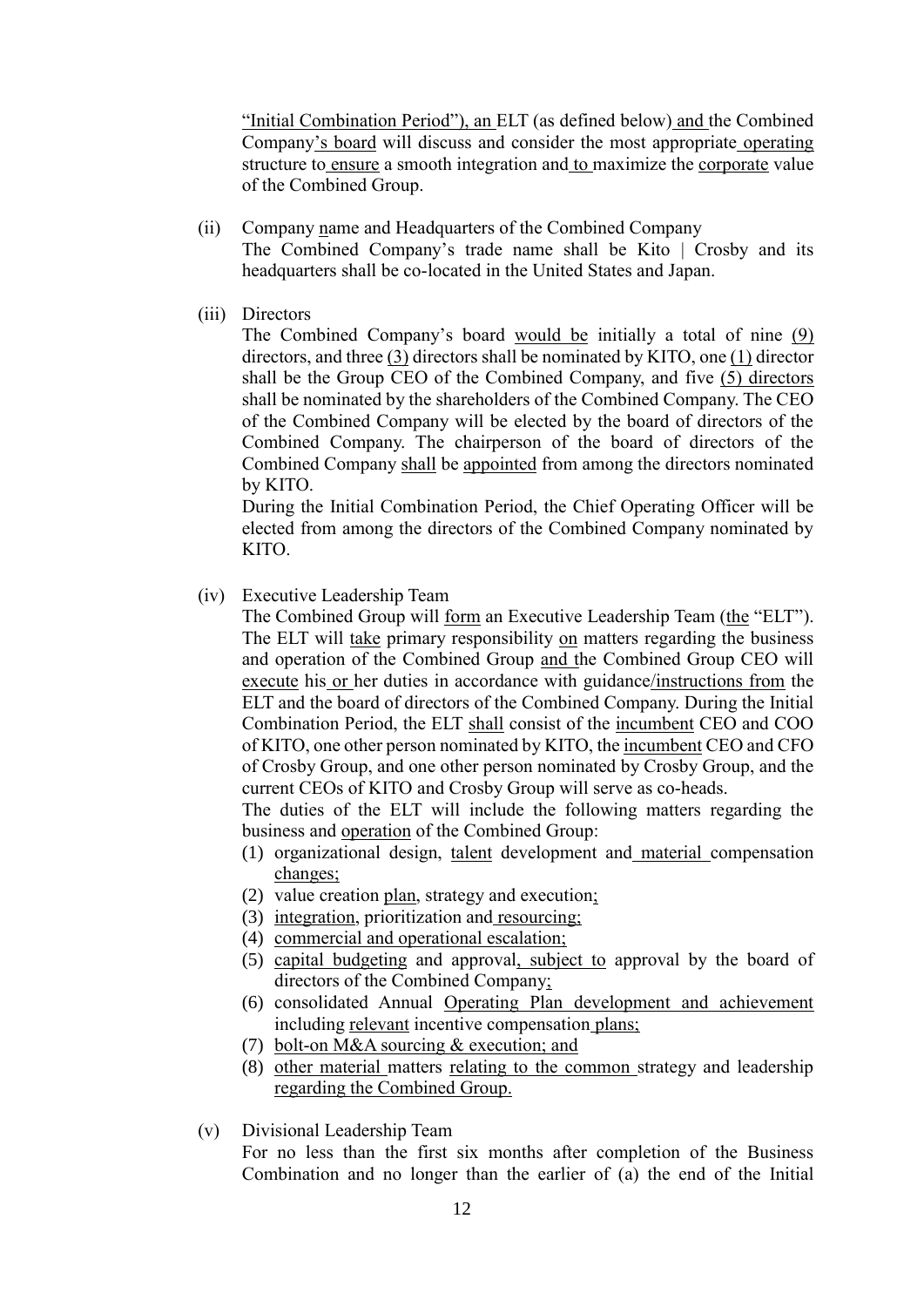Combination Period or (b) the approval of a new organization structure (the "DLT Period"), the Combined Group will form a divisional leadership team ("DLT") for a KITO division and a Crosby division. Each DLT will consist of the divisional president and other members of management. The divisional president of the KITO division will be nominated by KITO during the DLT Period.

Each DLT will be managed based upon an annual budget approved by the board of directors of the Combined Company and in accordance with the concepts and strategies of the Combined Group CEO, will be responsible for operations and strategy for its respective division, and will report to the Combined Group CEO.

- (vi) Matters Requiring Approval of More Than 75% of the board of directors The following matters will require the approval of more than 75% of the directors of the board of directors of the Combined Company:
	- (1) Discontinuation of the Crosby or KITO principal brand or any material product category
	- (2) Renaming of the Combined Group (Kito | Crosby)
	- (3) Large-scale personnel reorganization
	- (4) Large-scale facility closure
- (vii) Business Strategy after the Business Combination
	- After completion of the Business Combination, the Combined Group envisions implementing the (a) analysis of product development and production technology, and consolidation of quality standards, (b) improvement of the production system efficiency, (c) expansion of product portfolios and strengthening of customer base, (d) consolidation of personnel and organizational structure to obtain new sales opportunities, organization of new customer interfaces and infrastructure investments, (e) improvement of logistics efficiency, (f) employee development and exchange of personnel, (g) ensuring the financing necessary for investments, and (h) promotion of sustainability.
- Note: In the Business Combination Agreement, HoldCo, Crosby US, and Crosby UK represent and warrant (1) the validity of their incorporation and existence, (2) the validity and enforceability of the Business Combination Agreement, (3) the capacity to hold rights necessary for the execution and performance of the Business Combination Agreement, the performance of procedures required by internal rules for the execution and performance of the Business Combination Agreement, and the absence of any conflict with laws and regulations, (4) the absence of transactions or involvement with antisocial forces, and (5) matters relating to financing. In addition, in the Business Combination Agreement, KITO represents and warrants (1) the validity of its incorporation and existence, (2) the validity and enforceability of the Business Combination Agreement, (3) the capacity to hold rights necessary for the execution and performance of the Business Combination Agreement, the performance of procedures required by internal rules for the execution and performance of the Business Combination Agreement, and the absence of any conflict with laws and regulations, (4) the absence of any transaction or involvement with